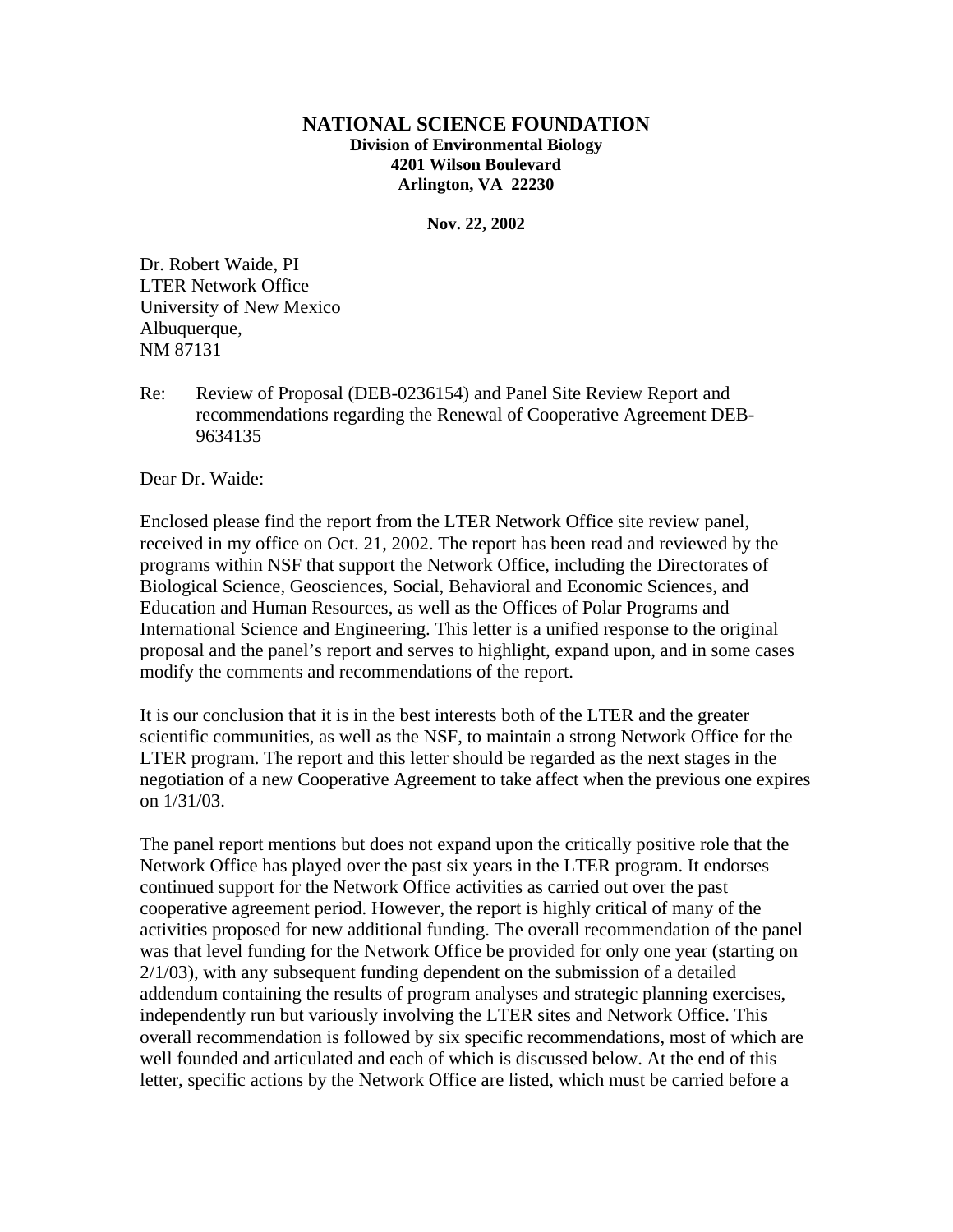new Cooperative Agreement can be articulated. Please read these carefully and contact me for any further clarifications or concerns.

After considering the panel report, the NSF has made two overarching decisions. First, support will be provided for current functions of the Network Office at its current base level for the next six years, augmented by (a) a "cost-of-living" (inflationary) increase that recognizes the level funding over the past six years, (b) potential support for some of the assessment activities proposed in the panel's report, the exact amounts and forms of which must be negotiated, and (c) some new funding in the IM/NIS and synthesis areas as described below. Second, in order to allow ongoing activities to effectively continue, as well as to allow for some dovetailing of the assessments that we agree are necessary, all of the assessments and evaluations called for must be completed by the middle of Yr 2 of the new agreement (rather than after one year, as the panel proposed). That will allow sufficient time for both the Network Office and NSF to fully consider the results and propose potential modifications to the agreement starting in Yr 3.

Before expanding upon the recommendations, please let us add our compliments to the Network Office for its accomplishments and contributions to the success of the LTER program. Under your leadership, the Network Office has played a key role in generating a truly pioneering IT/IM/communications program for the LTER and greater scientific communities, has facilitated strong and diverse research synthesis, education and outreach programs, and has been the driving force behind the development of the ILTER, the international manifestation of the LTER program. Finally, we all appreciate the work that your team did to facilitate this review and especially acknowledge the opportunity to discuss the LTER with UNM's upper administration and seeing and hearing first hand the obvious commitment it has made to supporting the Network Office.

# Rec. 1: A Strategic Plan for NET Management Structure and Operations.

"The panel recommends that the NET engage in a strategic planning process, in close consultation with the LTER Executive Committee/Coordinating Committee, that focuses on the NET's mission, its role in relation to other organizations, and the most effective management structure (both internal to Net and overall). We further recommend that a strategic plan focused on management of the NET be included in the addendum to be reviewed in one year. This plan should include: a) a mission statement, management organization chart, and defined scope of external relations; b) mechanisms of personnel evaluation; c) reporting structures and mechanisms of accountability; d) relations to NSF, UNM and the LTER leadership; e) processes for program evaluation, priority setting, and priority implementation; f) defined role in LTER-wide initiatives; g) defined role in LTER-related research; h) assessment of the most effective structures and activities for independent advisory groups."

NSF agrees with wholeheartedly this recommendation, including the details of what the planning document should contain. You are encouraged to work both with the LTER Executive Committee and the UNM administration to identify an appropriate independent consulting firm for leading this effort and provide a plan within your overall revised Scope of Work (SOW) for its completion. If additional funding is required to ensure the completion of this task, a written request to this office should be made. However, this activity was called for in the mid-term site review and should already have been completed, so we encourage the Office and UNM together to find the resources now to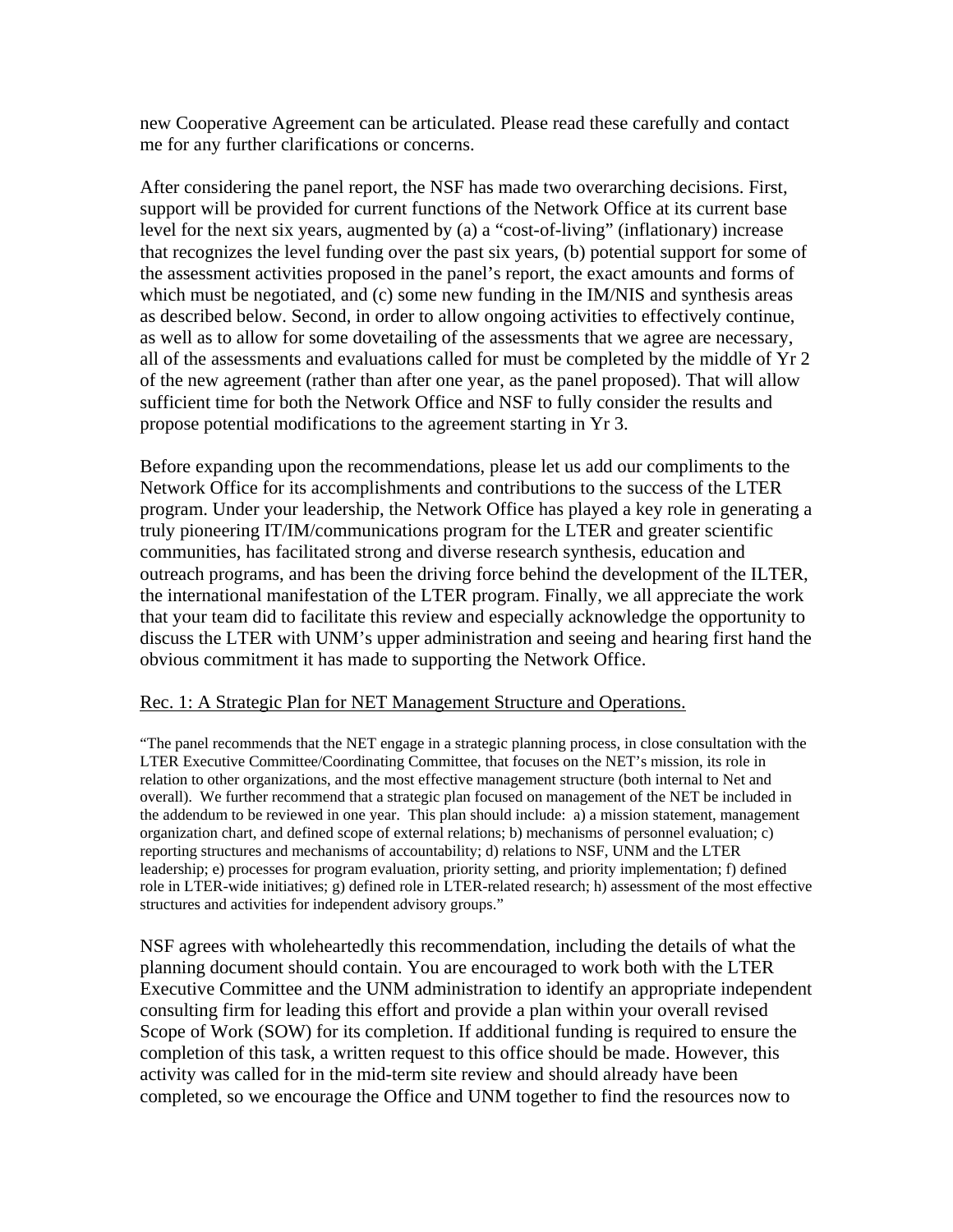conclude it. The timing should be such that the results from other assessments, run more independently (see below, for the international and education areas), can be incorporated. We encourage this activity be accomplished as soon as possible, but no later than the middle of Yr 2.

We emphasize that a new relationship between UNM and the Network Office should be considered. Organizationally, a more optimal form for the Office within the State university system should be considered (i.e., should it become a Center? What type? Reporting to whom?). From the personnel perspective, it might include considering other types of faculty appointments for senior Office members (principally Waide and Michener). Such moves could clarify the relationship between the Office and the University, both of which currently suffer because there is so little apparent relationship. This would also provide a local evaluation mechanism for Network Office personnel, raising the local level of visibility and credibility of the Office and facilitating a greater involvement of Office staff within their home institution. In this context, Waide's appointment as Director of the Office should be reconsidered as a full-time, 12-month position, which would encourage him to focus his time on that role, rather than on the necessity of finding support for the remaining three months of his salary. This might require reallocation of time among all of the Office staff, which should be a consideration of the strategic planning process.

#### Rec. 2: A Program of Assessment and Evaluation.

"We request that the NET design and complete an evaluation by the LTER community of the activities of the staff of the NET within one year of the date of this site visit and to be submitted for review in the addendum. Such an evaluation should include, but not be limited to, an assessment of the functional requirements of LTER scientists (e.g., technical research support needs that are not currently met by site or NET services) and the effectiveness of the NET in responding to those requirements. It is critical that this evaluation distinguish between NET activities and LTER Network activities.

This evaluation process should be "institutionalized" as part of the regular interaction between the NET and the LTER Network. Included in this process would be an annual report by the NET to the LTER Network describing the activities of the NET, particularly as it fulfills the needs of the LTER Network distilled from the previous evaluations and assessments."

NSF strongly endorses this recommendation and feels that it is one that could and should be accomplished within one year, should be developed as part of the Office's strategic planning, and should not require additional financial resources from NSF; in fact, much of this information may already exist and some was shown during site visit. NSF also strongly agrees with the second part, which recommends the process be institutionalized in the Office's annual reports to NSF and in a joint annual report from the Network Office to the LTER community (and we suggest, the University) that includes feedback from the sites. There are clearly communication and information gaps between many of the sites, or at least PIs, and the activities of the Network Office, and between NSF and the Network Office that must be addressed and remedied.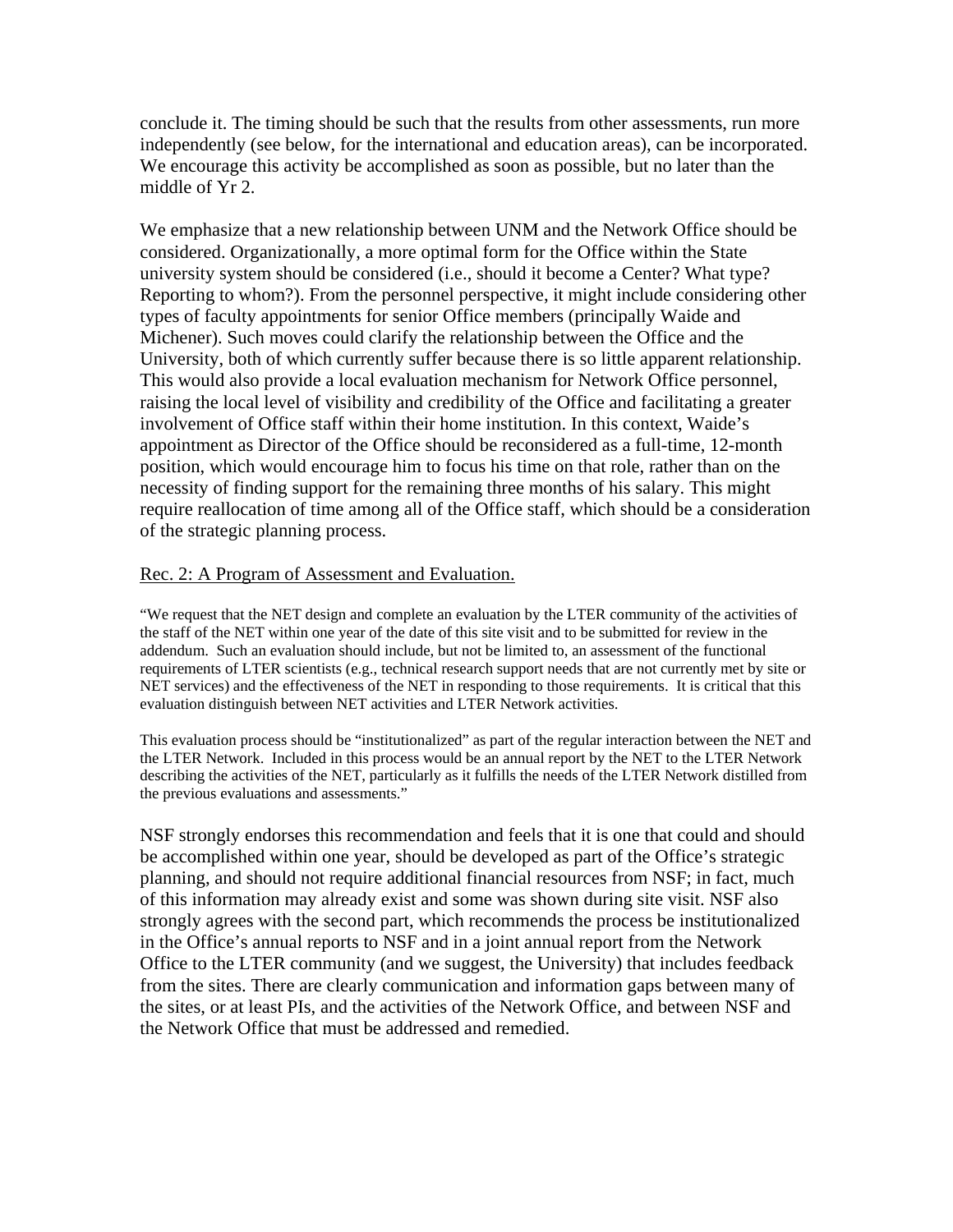# Rec. 3: NET Information Technology and Information Management Plan.

"NET [should] develop a five year plan for advancing the information infrastructure and informatics capabilities of the LTER network, to be included in the addendum. The plan should consider: 1) a system overview describing approaches, technologies and benefits to the LTER community; 2) specification of a system architecture for the NET system including its linkages to LTER site systems; 3) a description of the informatics tools or other capabilities that currently exist and that will be added during the 5 years; 4) an implementation plan; and 5) a five year budget. The implementation plan needs to include specifications for HW/SW required to build the architecture and provide the NET services, staffing required to develop and maintain the systems and tools, strategic partnerships necessary for implementation, and timelines for completion of tasks for incorporating new capabilities into the system."

NSF endorses this recommendation. The activities indicated, along with the involvement of the Net Office staff in new ITR projects and collaborations, should lead toward a welldefined IT/M future for the global LTER Program. This will require involvement from the LTER and ILTER sites as well as the non-LTER communities. NSF is aware that the Office already has numerous well-developed collaborations with partners in the IT/M areas. NSF also views the development of a NIS to ultimately be of high priority and would like to see activity in this area proceed.

## Rec. 4: A Plan for the De-accession of the ILTER Program.

"We conclude that ILTER now falls outside the scope of the NET. The ILTER operation should be transitioned to another program or organization (possibly international in origin and funding) whose defined mission will be more consistent with the growth of international scientific collaboration. This transition should not cause the ILTER program to be discontinued. The panel recommends to NSF that, during the next year, the NET develop a plan for this transition that acknowledges the international goals of NSF, and submit it to NSF for review and action. This plan should also be included in the addendum. Management of the ILTER program should not be a component of the NET in any future renewal of the NET cooperative agreement."

This is a highly controversial recommendation and one also made by the previous midterm site review team and rejected by NSF, as noted in the report. At this time, NSF is not prepared to support the abrogation of the international role and impact of the US LTER Program (by agreeing with the last sentence of the above quote), but recognizes that management of the rapidly expanding ILTER program cannot be effectively dealt with simply by continuing business as usual, even with the provision of additional funding.

The Network Office clearly has a role to play in the coordination of the ILTER, regardless whether the full secretariat responsibilities ultimately remain in the Office or not. On the other hand, it is not clear what effective role the Network Office can play in encouraging and facilitating truly collaborative field research among US sites and their internal counterparts. In order to clarify these issues, NSF calls for an independent assessment of the current forms and levels of activities within the greater LTER program and specifically within the Network Office, in three areas: (1) facilitating and coordinating the ILTER program (i.e., secretariat functions), (2) facilitating synthesis of environmental data across the LTER/ILTER network (e.g., basic training on IM/communications, promoting metadata standards), and (3) facilitating and coordinating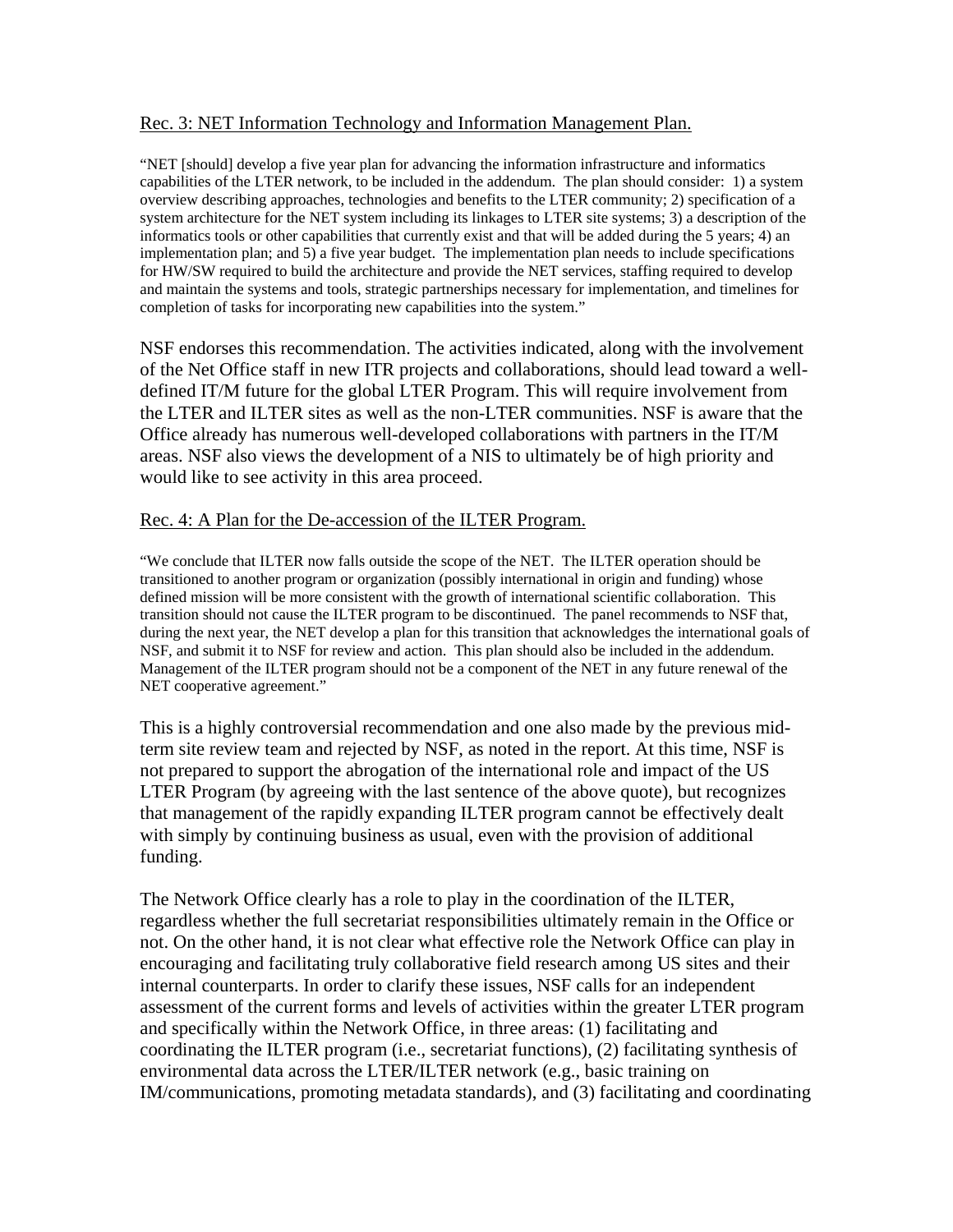international research between LTER scientists and sites abroad, whether or not members of ILTER.. The assessment will be done as an independent consultancy funded directly by NSF, coordinated with the Network Office as well as individual LTER and ILTER sites and scientists. The recommendations emerging from the assessment of the international component will inform the development of a strategic plan for the international aspects of LTER that is consistent with the broad objectives of NSF's environmental research and education program. The international assessment activity will commence as soon as possible so that it can feed into the larger Network Office (and LTER) strategic planning process.

## Rec. 5: Educational Evaluation and a Strategic Plan.

"The panel recommends that a formal evaluation of the SLTER and its activities should be conducted in collaboration with an advisory group from the LTER education committee…"

NSF agrees with the recommendation, including that the LTER Education Committee should be centrally involved, as it is already in the midst of its own strategic planning exercise for all the education programs within the larger LTER program. LTER educational programs reside primarily within individual LTER sites, so that this activity should only be marginal to the Network Office. Therefore, a revised SOW and budget for the Office should include only the current level of assistance to sites for education, including facilitation of regular meetings of the LTER Education Executive Committee. Separate funding will be provided to facilitate a formal independent evaluation of the sLTER and other LTER education programs. The final configuration of this review will depend upon recommendations from NSF/EHR, the LTER Education Committee, and the LTER Executive Committee, and will be subject to availability of funds from the appropriate program(s) at NSF.

#### Rec. 6: A Leadership Plan for Synthesis

"We recommend that existing levels of synthesis activity be maintained, including meeting planning and follow up activities. We request that NET provide in the addendum a strategic, and specific, plan for creating high-level leadership and facilitation in this domain."

This is one area (closely related to the other, IT/M and NIS development) in which the Network Office can clearly play a critical role in the future of LTER science. NSF is committed to supporting the LTER "Decade of Synthesis" and looks forward to interacting with the Network Office in carrying this out. The panel commended the Network Office for its support thus far for synthesis at individual sites and across the LTER network, and recommended that this be continued. Strategic planning to facilitate synthesis beyond the current level and type of activity should be considered as part of the overall Network Office strategic planning activity. NSF recognizes that most synthesis activities facilitated by the Office were funded by supplements. NSF is willing to provide new funding to the Network Office for the further facilitation of synthesis activities within the LTER program. How this funding would be allocated for this specific purpose should be explicit and detailed in the revised budget and budget justification; this support should lead to a decrease in supplemental funding to the Network Office.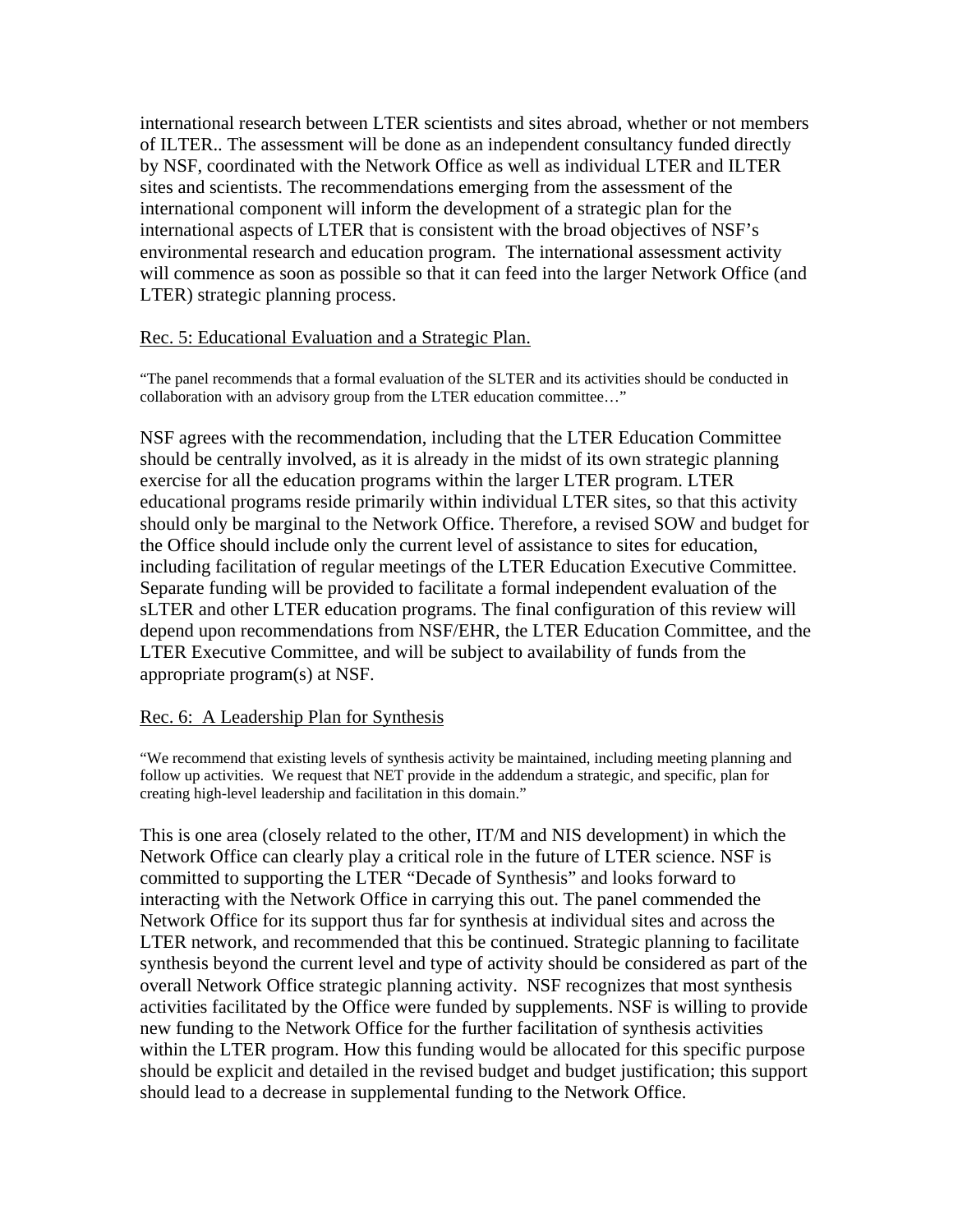# **CONCLUSIONS and ACTIONS TO BE TAKEN**

Based on the review and the above analysis, we request the following actions on the part of the Network Office in order to move the renewal process along. These actions are required before a new Cooperative Agreement can be drafted, so hence there is a short time line.

- 1. The Network Office must provide a revised budget via Fastlane for an average annual total of \$1,350,000/yr for a period of 6 years, not to exceed a total of \$8,100,000 for the renewal period of 6 years. This these totals include (a) level funding at the current level of \$1,000,000/yr, (b) a 15% cost of living adjustment over the current base, (c) new funding of up to \$150,000/yr for NIS development and additional database and IM/T activities to be clearly specified, and (4) new funding for up to \$50,000/yr explicitly for synthesis. Funding for each year does not need to be the same. The budget should be explicitly tied to and justified in terms of the activities to be performed, including the personnel time for each. Note that this is not a formal commitment of funding from NSF at this time, which will depend on availability of funding from the appropriate programs.
- 2. The Network Office must submit a revised Scope of Work that addresses the reduction in budget from the amount proposed in DEB-0236154 and the revised totals as indicated in #1 above. This must include a plan and schedule for the maintenance of current Network Office functions, with base (plus COLA) financial support as indicated above. This revised SOW should include consideration of the panel recommendations, including any modifications brought up in this letter. The revised SOW should also clearly spell out what activities as originally proposed could not be carried out with the revised budget and what will be done with the additional new funding as indicated under item #1. Keep in mind that activities to be carried out specifically to assist in the research of the LTER sites, ILTER members, and/or the general state of science should be clearly identified as such.
- 3. A plan, schedule and proposed budget for a Net Office strategic planning process to be completed by the middle of Yr 2 of the renewal period. This process should be facilitated by the University of New Mexico, but be run by an independent organization, and must include formal input from LTER sites through the LTER Executive and Coordinating Committees. However, it must clearly and distinctly focus on the structure, function and management of the Network Office. Additional funding - if necessary - would be provided independently from the renewal either as a supplement to the Net Office or as a contract to an independent organization (given sufficient funds are available from appropriate programs within NSF). The plan should take into account the separate assessments carried out on the international and educational aspects of LTER.

Note that the revised budget and SOW must be submitted via Fastlane. After they are submitted, this office will review them and on that basis prepare a draft Cooperative